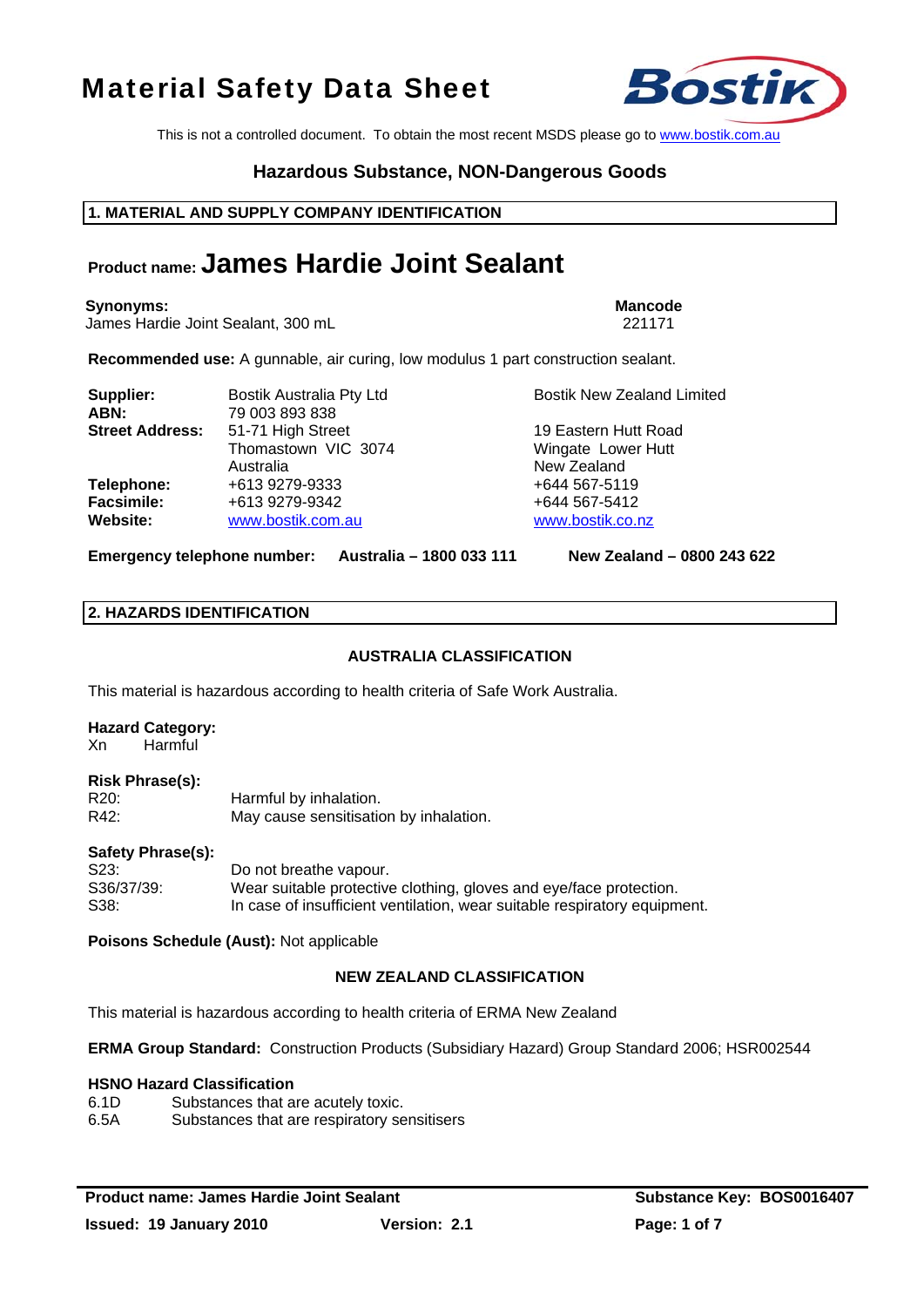

This is not a controlled document. To obtain the most recent MSDS please go to www.bostik.com.au

#### **Hazard Statement:**

- H332 Harmful If Inhaled.
- H334 May cause allergy or asthma symptoms or breathing difficulties If Inhaled.

#### **Prevention Statement:**

- P102 Keep out of reach of children.
- P103 Read label before use.
- P261 Avoid breathing vapour.
- P271 Use only outdoors or in a well-ventilated area.
- P285 In case of inadequate ventilation wear respiratory protection

# **DANGEROUS GOODS CLASSIFICATION**

Not classified as Dangerous Goods by the criteria of the "Australian Code for the Transport of Dangerous Goods by Road & Rail" and the "New Zealand NZS5433: Transport of Dangerous Goods on Land".

| 3. COMPOSITION INFORMATION                                         |               |                             |  |
|--------------------------------------------------------------------|---------------|-----------------------------|--|
| <b>CHEMICAL ENTITY</b>                                             | CAS NO.       | <b>PROPORTION</b>           |  |
| Toluene diisocyanate<br>Ingredients determined to be non-hazardous | 584-84-9<br>۰ | $< 1.0\%$<br><b>Balance</b> |  |
|                                                                    |               | 100%                        |  |

# **4. FIRST AID MEASURES**

If poisoning occurs, contact a doctor or Poisons Information Centre (Phone Australia 131 126, New Zealand 0800 764 766).

**Inhalation:** Remove victim from exposure - avoid becoming a casualty. Remove contaminated clothing and loosen remaining clothing. Allow patient to assume most comfortable position and keep warm. Keep at rest until fully recovered. If breathing laboured and patient cyanotic (blue), ensure airways are clear and have a qualified person give oxygen through a facemask. If breathing has stopped apply artificial respiration at once. In the event of cardiac arrest, apply external cardiac massage. Seek immediate medical advice.

**Skin contact:** If skin or hair contact occurs, remove contaminated clothing and flush skin and hair with running water. If swelling, redness, blistering or irritation occurs seek medical assistance.

**Eye contact:** If in eyes wash out immediately with water. In all cases of eye contamination it is a sensible precaution to seek medical advice.

**Ingestion:** Rinse mouth with water. If swallowed, do NOT induce vomiting. Give a glass of water to drink. Never give anything by the mouth to an unconscious patient. If vomiting occurs give further water. Seek medical advice.

**Notes to physician:** Treat symptomatically. Effects may be delayed.

# **5. FIRE-FIGHTING MEASURES**

**Specific hazards:** Combustible liquid.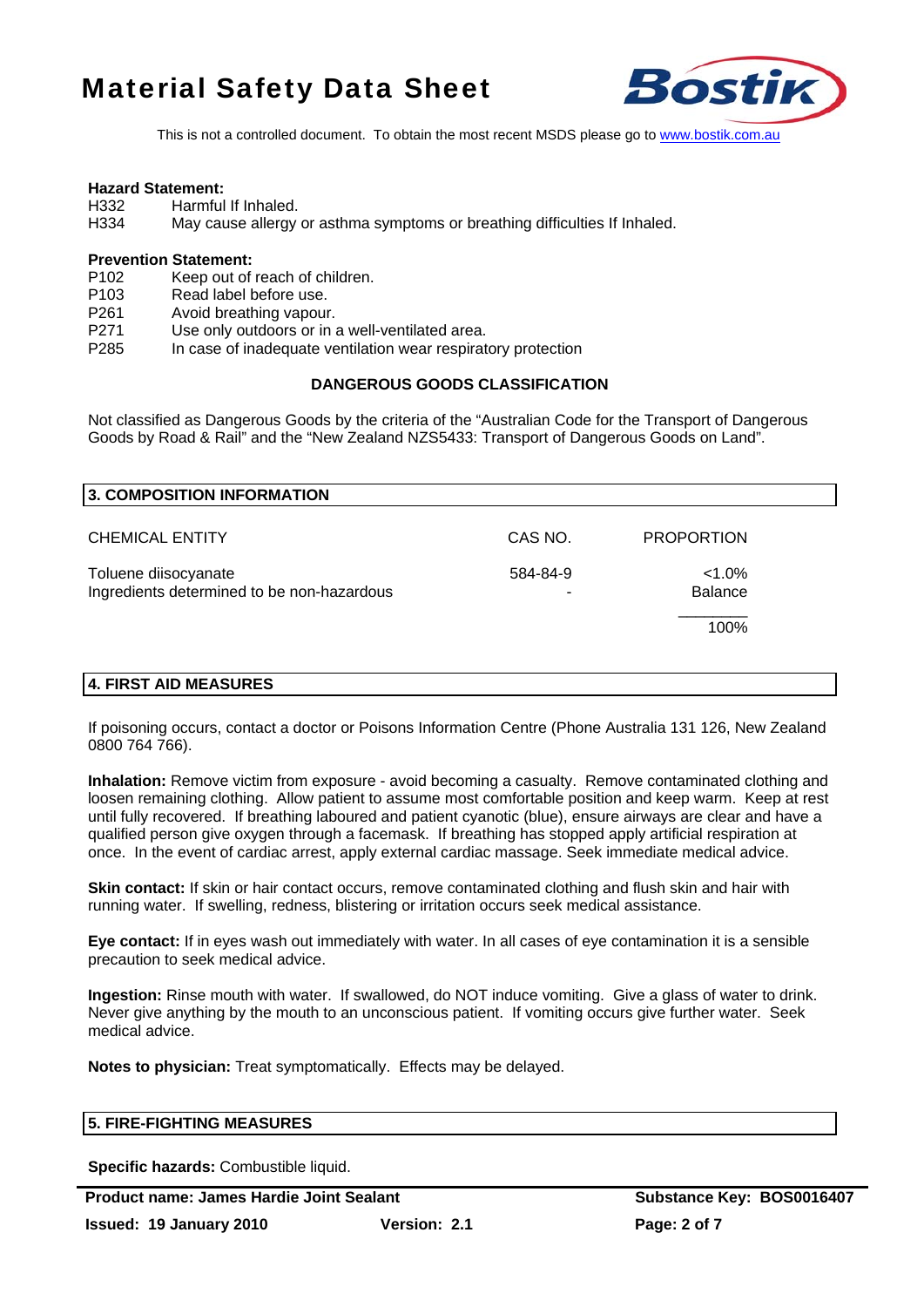

This is not a controlled document. To obtain the most recent MSDS please go to www.bostik.com.au

**Fire fighting further advice:** On burning may emit toxic fumes. Fire fighters to wear self-contained breathing apparatus and suitable protective clothing if risk of exposure to vapour or products of combustion.

**Hazchem Code:** Not applicable.

**Suitable extinguishing media:** If material is involved in a fire use water fog (or if unavailable fine water spray), foam, dry agent (carbon dioxide, dry chemical powder).

# **6. ACCIDENTAL RELEASE MEASURES**

### **SMALL SPILLS**

Wear protective equipment to prevent skin and eye contamination. Avoid inhalation of vapours. Wipe up with absorbent (clean rag or paper towels). Collect and seal in properly labelled containers or drums for disposal.

# **LARGE SPILLS**

Slippery when spilt. Avoid accidents, clean up immediately. Wear protective equipment to prevent skin and eye contamination and the inhalation of vapours. Work up wind or increase ventilation. Contain - prevent run off into drains and waterways. Use absorbent (soil, sand or other inert material). Collect and seal in properly labelled containers or drums for disposal. If contamination of sewers or waterways has occurred advise local emergency services.

### **Dangerous Goods – Initial Emergency Response Guide No:** Not applicable.

# **7. HANDLING AND STORAGE**

**Handling:** Avoid skin and eye contact and inhalation of vapour.

**Storage:** Store in a cool, dry, well-ventilated place and out of direct sunlight. Store away from incompatible materials described in Section 10. Keep containers closed when not in use - check regularly for leaks.

# **8. EXPOSURE CONTROLS / PERSONAL PROTECTION**

### **National occupational exposure limits:**

No value assigned for this specific material by Safe Work Australia or Department of Labour New Zealand.

However for:

|                            | TWA    |       | STEL   |       | <b>CARCINOGEN</b> | <b>NOTICES</b> |
|----------------------------|--------|-------|--------|-------|-------------------|----------------|
|                            | ppm    | ma/m3 | ppm    | ma/m3 | CATEGORY          |                |
| Isocyanates, all (as -NCO) | $\sim$ | 0.02  | $\sim$ | 0.07  | $\sim$            | <b>Sen</b>     |

As published by the Safe Work Australia or Department of Labour New Zealand..

TWA - The time-weighted average airborne concentration over an eight-hour working day, for a five-day working week over an entire working life.

STEL (Short Term Exposure Limit) - the average airborne concentration over a 15 minute period which should not be exceeded at any time during a normal eight-hour workday.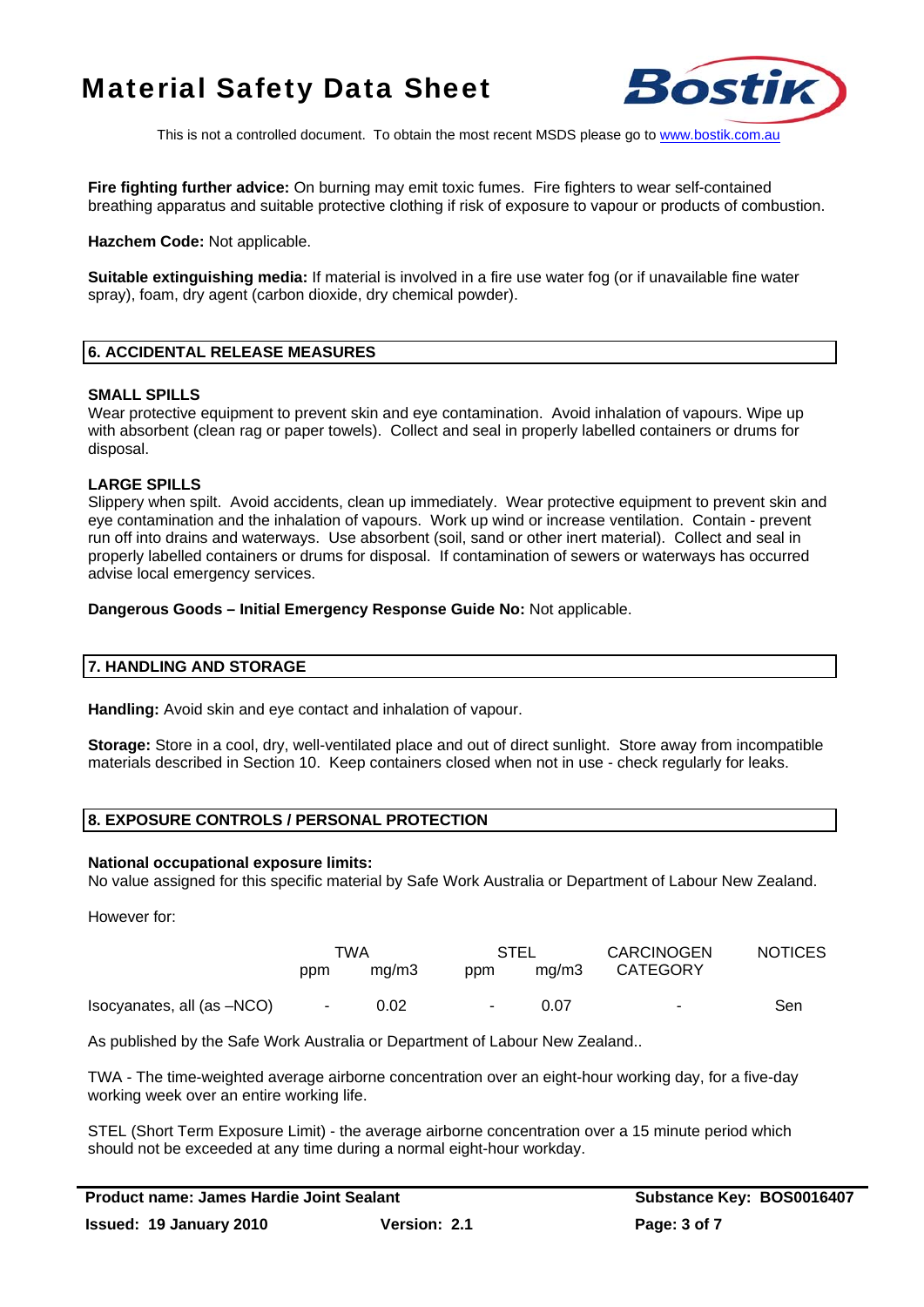

This is not a controlled document. To obtain the most recent MSDS please go to www.bostik.com.au

WES-TWA (Workplace Exposure Standard – Time-weighted Average). The time-weighted average exposure standard designed to protect the worker for the effects of long-term exposure.

WES-STEL (Workplace Exposure Standard - Short-Term Exposure Limit). The 15-minute average exposure standard. Applies to any 15-minute period in the working day and is designed to protect the worker against adverse effects of irritation, chronic or irreversible tissue changes, or nacosis that may increase the likelihood of accidents. The WES-STEL is not an alternative to the WES-TWA; both the shortterm and time-weighted average exposures apply.

`Sen' notice - sensitiser. The substance can cause a specific immune response in some people. An affected individual may subsequently react to exposure to minute levels of that substance.

\*\*\* Medical supervision of all employees who handle or come in contact with respiratory sensitisers is recommended. Personnel with a history of asthma-type conditions, bronchitis or skin sensitisation conditions should not work with MDI based products.\*

\*\*\* The Occupation Exposure Standards do not apply to previously sensitised individuals. Sensitised individuals should be removed from any further exposure.\*\*\*

These Exposure Standards are guides to be used in the control of occupational health hazards. All atmospheric contamination should be kept too as low a level as is workable. These exposure standards should not be used as fine dividing lines between safe and dangerous concentrations of chemicals. They are not a measure of relative toxicity.

If the directions for use on the product label are followed, exposure of individuals using the product should not exceed the above standard. The standard was created for workers who are routinely, potentially exposed during product manufacture.

**Biological Limit Values:** As per the "National Model Regulations for the Control of Workplace Hazardous Substances (Safe Work Australia)" the following ingredients in this material requires Health Surveillance:

Isocyanates.

For detailed information see "Guidelines for Health Surveillance (Safe Work Australia)"

**Engineering measures:** Ensure ventilation is adequate to maintain air concentrations below Exposure Standards. Use with local exhaust ventilation or while wearing appropriate respirator. Vapour heavier than air - prevent concentration in hollows or sumps. DO NOT enter confined spaces where vapour may have collected. Keep containers closed when not in use.

### **Personal protection equipment:** OVERALLS, SAFETY SHOES, CHEMICAL GOGGLES, GLOVES, RESPIRATOR.

Wear overalls, chemical goggles and impervious gloves. Use with adequate ventilation. If inhalation risk exists wear organic vapour/particulate respirator meeting the requirements of AS/NZS 1715 and AS/NZS 1716. Available information suggests that gloves made from polyvinyl alcohol (PVA) should be suitable for intermittent contact. However, due to variations in glove construction and local conditions, the user should make a final assessment. Always wash hands before smoking, eating, drinking or using the toilet. Wash contaminated clothing and other protective equipment before storing or re-using.

# **9. PHYSICAL AND CHEMICAL PROPERTIES**

**Form / Colour / Odour:** Coloured thixotropic paste with aromatic solvent odour.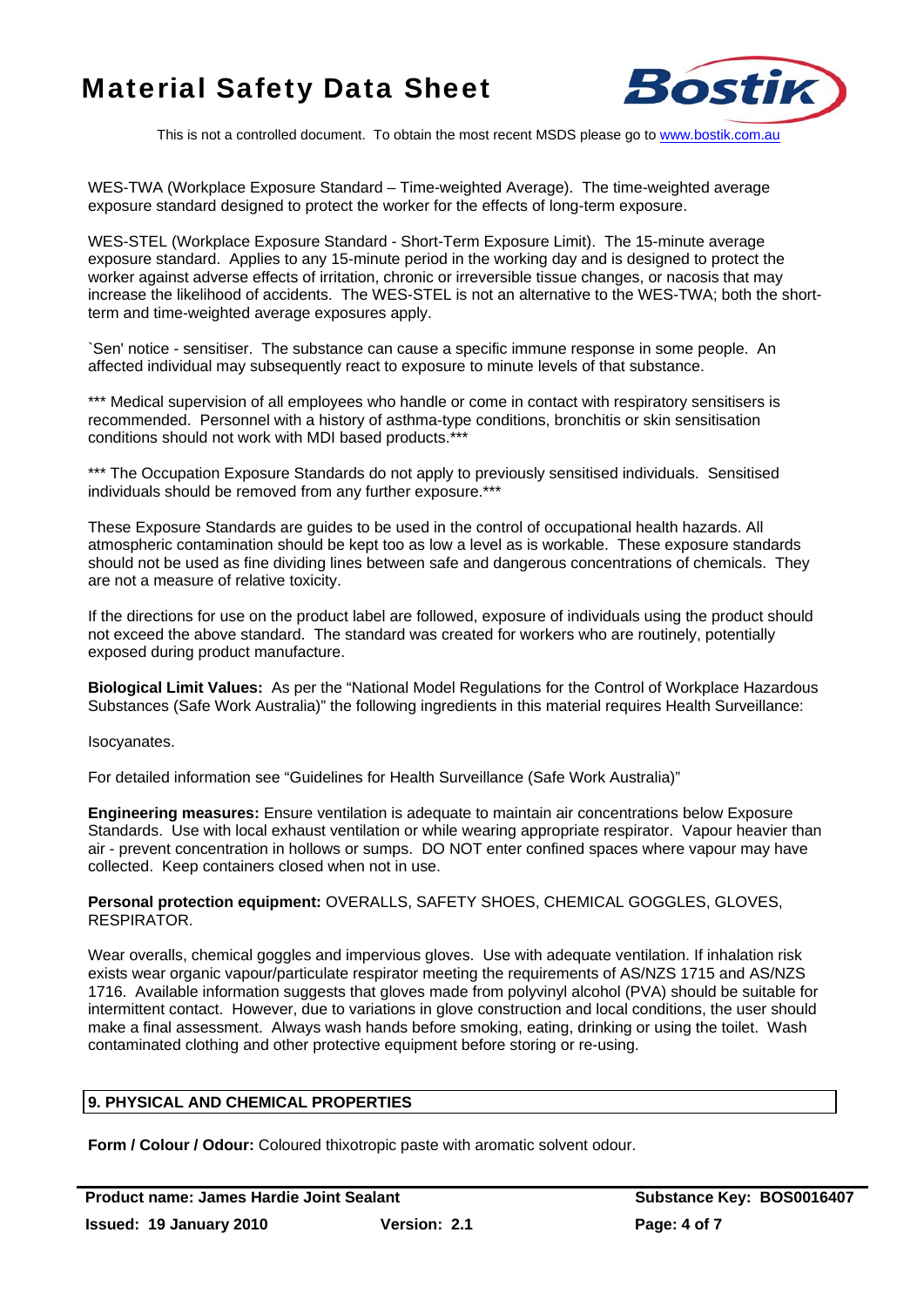

This is not a controlled document. To obtain the most recent MSDS please go to www.bostik.com.au

**Solubility:** N Av **Specific Gravity (20 °C):** 1.26 **Relative Vapour Density (air=1):** N Av<br> **Vapour Pressure (20 °C):** N Av Vapour Pressure (20 °C): **Flash Point (°C):** 43 (solids) **Flammability Limits (%):** N Av **Autoignition Temperature (°C):** N Av **Melting Point/Range (°C):** N Av **Boiling Point/Range (°C):** N Av **pH:** N App **Total VOC (g/Litre):** 64

(Typical values only - consult specification sheet)

 $N Av = Not available$   $N App = Not applicable$ 

# **10. STABILITY AND REACTIVITY**

**Chemical stability:** This material is thermally stable when stored and used as directed.

**Conditions to avoid:** Avoid high temperatures

**Incompatible Materials:** Water, alcohols, amines, acids and bases

**Hazardous decomposition products:** Oxides of carbon and nitrogen, smoke and other toxic fumes - may include isocyanates.

**Hazardous reactions:** Will react exothermically with water and all organic compounds containing active hydrogen groups.

# **11. TOXICOLOGICAL INFORMATION**

No adverse health effects expected if the product is handled in accordance with this Safety Data Sheet and the product label. Symptoms or effects that may arise if the product is mishandled and overexposure occurs are:

### **Acute Effects**

**Inhalation:** Vapours are harmful if inhaled. A respiratory sensitiser. Can cause possible allergic reactions.

**Skin contact:** Contact with skin may result in irritation.

**Eye contact:** May be an eye irritant.

**Ingestion:** Swallowing can result in nausea, vomiting and irritation of the gastrointestinal tract.

**Long Term Effects:** No information available for product.

### **Acute toxicity / Chronic toxicity**

No LD50 data available for the product.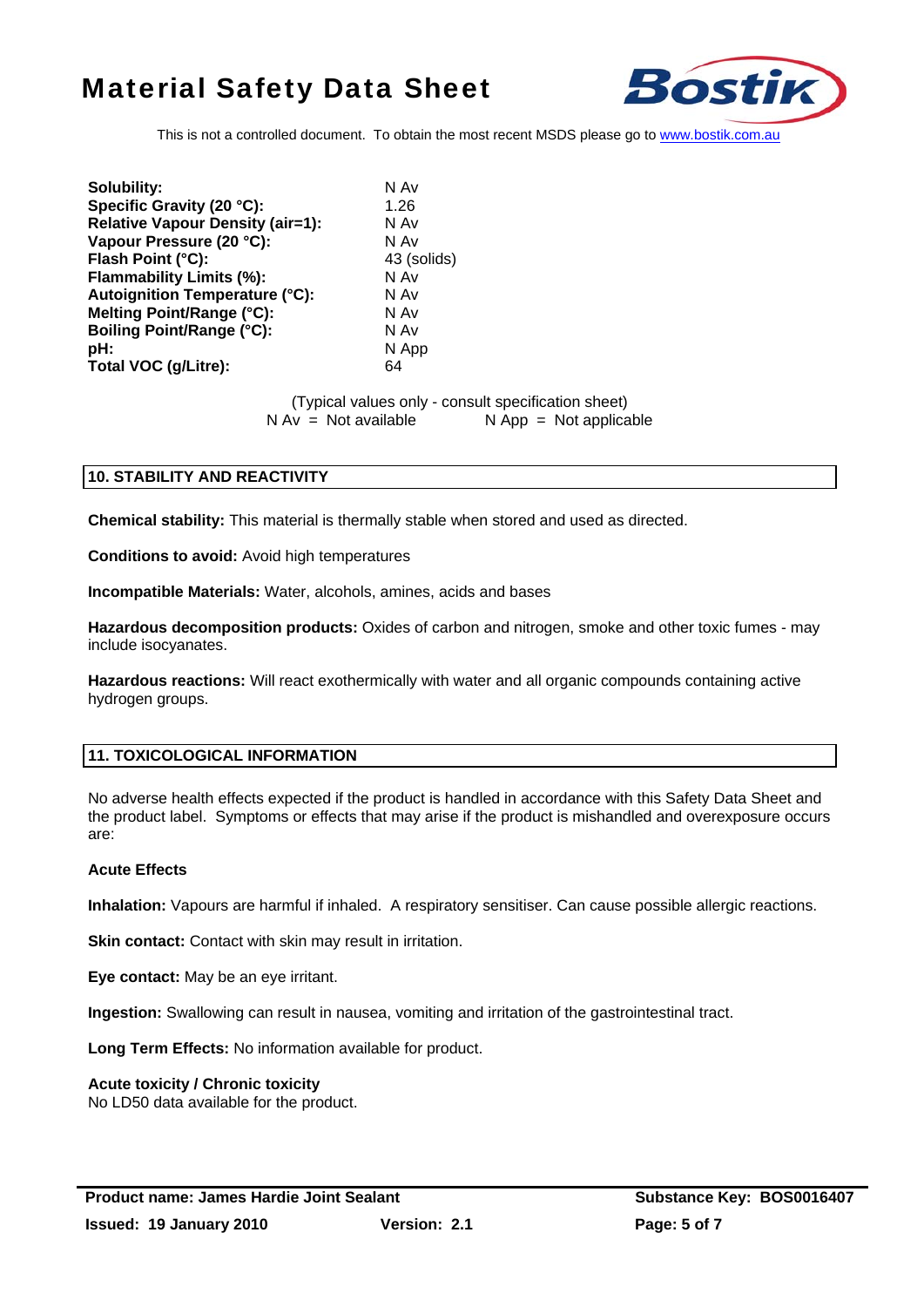

This is not a controlled document. To obtain the most recent MSDS please go to www.bostik.com.au

### **12. ECOLOGICAL INFORMATION**

Avoid contaminating waterways.

**Ecotoxicity:** No information available.

**Persistence and degradability:** No information available.

**Mobility:** No information available.

# **13. DISPOSAL CONSIDERATIONS**

Refer to State/Territory Land Waste Management Authority.

# **14. TRANSPORT INFORMATION**

### **ROAD AND RAIL TRANSPORT**

Not classified as Dangerous Goods by the criteria of the "Australian Code for the Transport of Dangerous Goods by Road & Rail" and the "New Zealand NZS5433: Transport of Dangerous Goods on Land".

### **MARINE TRANSPORT**

Not classified as Dangerous Goods by the criteria of the International Maritime Dangerous Goods Code (IMDG Code) for transport by sea.

### **AIR TRANSPORT**

Not classified as Dangerous Goods by the criteria of the International Air Transport Association (IATA) Dangerous Goods Regulations for transport by air.

# **15. REGULATORY INFORMATION**

### **Poisons Schedule (Aust):** Not applicable

All the constituents of this material are listed on the Australian Inventory of Chemical Substances (AICS).

# **16. OTHER INFORMATION**

### **Literary reference**

This Material Safety Data Sheet has been prepared by EIAS Pty Ltd on behalf of its client.

Reason(s) For Issue: Product Name Change

Material Safety Data Sheets are updated frequently. Please ensure that you have a current copy.